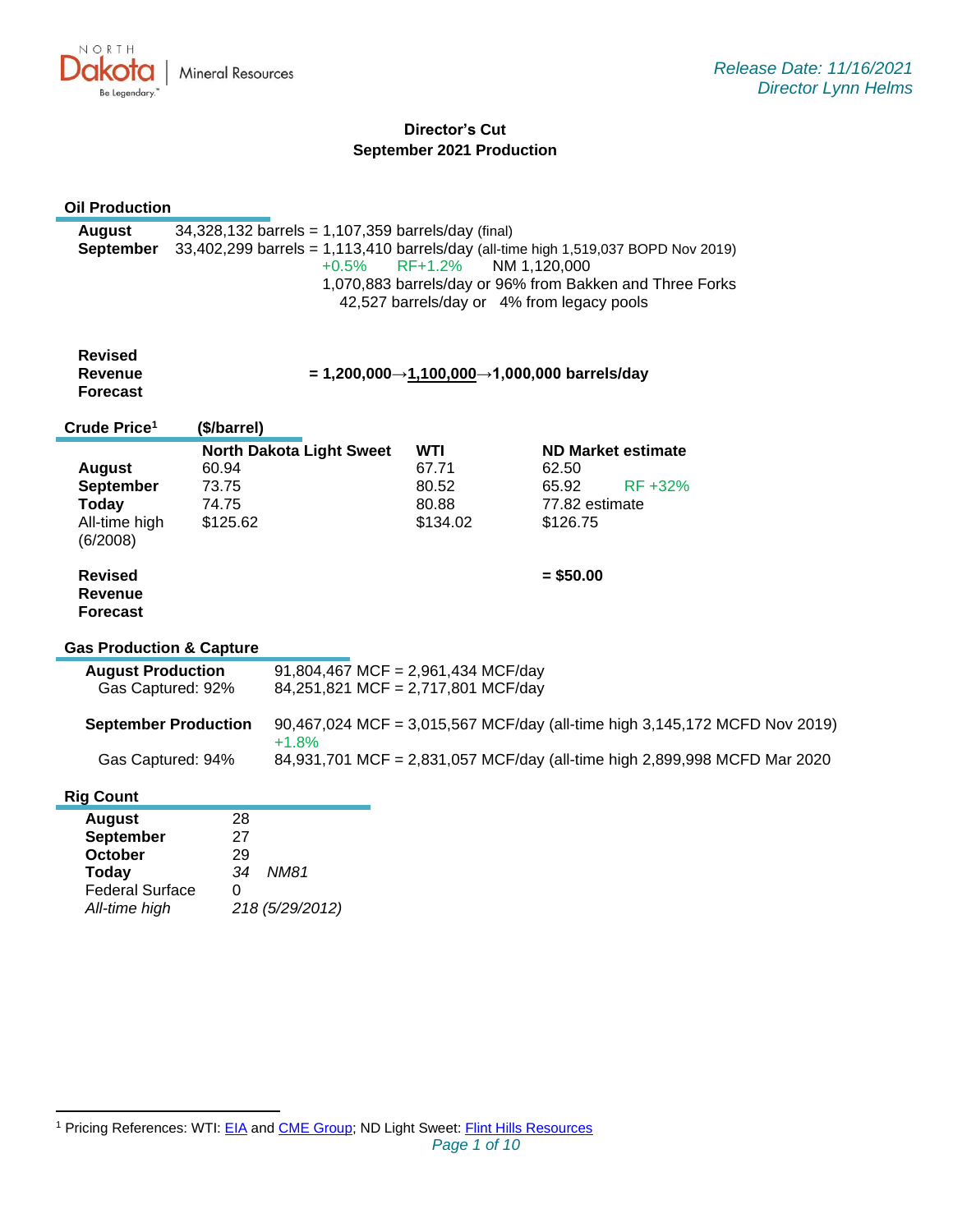**Mineral Resources** 

### **Wells**

 $N$   $\cap$   $R$   $T$   $\vdash$ 

| <b>August</b>                                |                          | <b>September</b>                                                                                                                                                       | <b>October</b>                                                  | <b>Revised Revenue Forecast</b>                  |  |  |
|----------------------------------------------|--------------------------|------------------------------------------------------------------------------------------------------------------------------------------------------------------------|-----------------------------------------------------------------|--------------------------------------------------|--|--|
| <b>Permitted</b>                             | 79 drilling<br>0 seismic | 69 drilling<br>2 seismic                                                                                                                                               | 37 drilling<br>0 seismic<br>(All-time high was 370 - Oct. 2012) |                                                  |  |  |
| <b>Completed</b>                             | 47 (Final)               | 34 (Revised)                                                                                                                                                           | 41 (Preliminary)                                                | $30\rightarrow 40 \rightarrow 50 \rightarrow 60$ |  |  |
| Inactive <sup>2</sup>                        | 1,672                    | 1,696                                                                                                                                                                  |                                                                 |                                                  |  |  |
| <b>Waiting on</b><br>Completion <sup>3</sup> | 521                      | 503                                                                                                                                                                    |                                                                 |                                                  |  |  |
| <b>Producing</b>                             | 16,956                   | 17,041 (Preliminary)<br><b>NEW All-time high</b><br>14,758 (87%) from<br>unconventional Bakken-<br><b>Three Forks</b><br>2,283 (13%) from legacy<br>conventional pools | $\blacksquare$                                                  |                                                  |  |  |

## **Fort Berthold Reservation Activity**

|                                  | Total   | Fee Land | <b>Trust Land</b> |
|----------------------------------|---------|----------|-------------------|
| Oil Production (barrels/day)     | 254,896 | 101.879  | 153.018           |
| Drilling Rigs                    |         |          |                   |
| Active Wells                     | 2.607   | 654      | 1.953             |
| Waiting on completion            | FRD     |          |                   |
| <b>Approved Drilling Permits</b> | TRD     | rrn      | RD.               |
| <b>Potential Future Wells</b>    | 3.954   | 1.118    | 2.836             |

## **Drilling and Completions Activity & Crude Oil Markets**

The drilling rig count was stable in the mid 50's second half of 2019 through May 2020. Drilling rig count fell 38% from January 2020 to September 2021 and is slowly increasing.

The number of well completions has been low and volatile since April 2020 as the number of active completion crews dropped from 25 to 1 then increased to 6 in August 2021 and to 10 this week.

OPEC+ continues to phase out 5.8 million barrels per day of oil production cuts by September 2022. Coordinated increases in oil supply from the group known as OPEC+ began in August 2021. At their November 2021 meeting OPEC+ decided to stick with their plan to increase production 400,000 barrels per day monthly going forward.

The International Energy Agency estimates a 1.5 million barrel per day shortfall for the second half of this year, indicating a tight market despite the gradual OPEC supply boost. EIA now estimates that supply and demand are balanced with demand returning to 2019 levels in the second quarter 2022.

<sup>2</sup> Includes all well types on IA and AB statuses: **IA** = Inactive shut in >3 months and <12 months;

**AB** = Abandoned (Shut in >12 months)

<sup>&</sup>lt;sup>3</sup> The number of wells waiting on completions is an estimate on the part of the director based on idle well count and a typical five-year average. Neither the State of North Dakota, nor any agency officer, or employee of the State of North Dakota warrants the accuracy or reliability of this product and shall not be held responsible for any losses caused by this product. Portions of the information may be incorrect or out of date. Any person or entity that relies on any information obtained from this product does so at his or her own risk.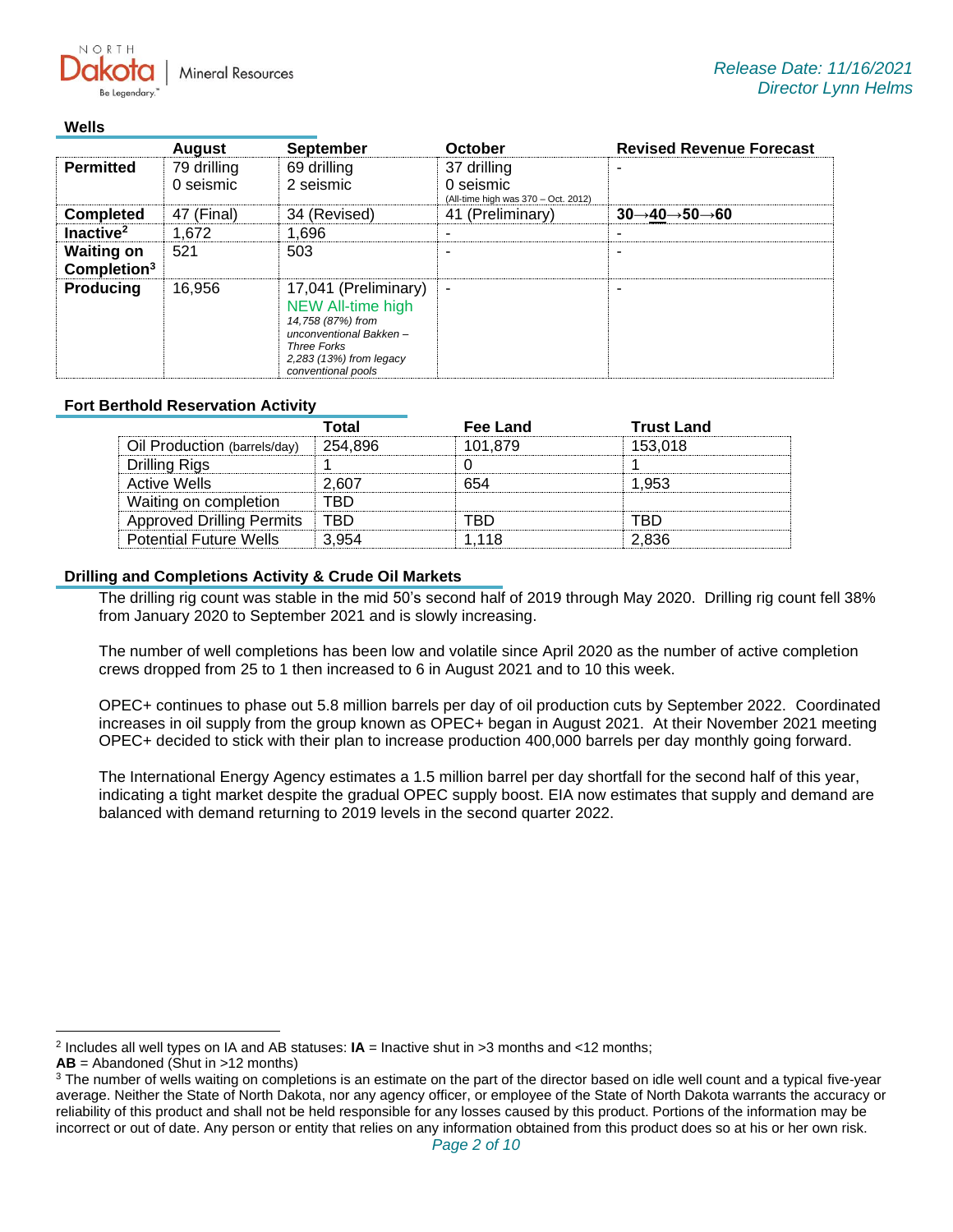**Mineral Resources** 



Crude oil transportation capacity including rail deliveries to coastal refineries is adequate, but could be disrupted due to:

- US Appeals Court for the ninth circuit upholding of a lower court ruling protecting the Swinomish Indian Tribal Community's right to sue to enforce an agreement that restricts the number of trains that can cross its reservation in northwest Washington state.
- DAPL Civil Action No. 16-1534 continues, but the courts have now ruled that DAPL can continue normal operations through March 2022.

Drilling activity is slowly increasing, and operators continue to maintain a permit inventory of approximately 12 months.

### **Gas Capture**

NORTH

US natural gas storage is now 3% below the five-year average. Crude oil inventories are well below normal in the US, but world storage remains above the five-year average.

The price of natural gas delivered to Northern Border at Watford City increased to \$23.42/MCF February 17, 2021 but has returned to a significantly higher than normal level of \$4.64/MCF today. This results in a current oil to gas price ratio of 17 to 1. The state wide gas flared volume from August to September decreased 59,124 MCFD to 184,510 MCF per day, and the percent flared decreased to 6.1% while Bakken capture percentage increased to 94%.

| The historical high flared percent was 36% in 09/2011. |     |                          | The Commission established the following gas<br>capture goals: |                                     |  |  |
|--------------------------------------------------------|-----|--------------------------|----------------------------------------------------------------|-------------------------------------|--|--|
| Gas capture details are as follows:                    |     |                          |                                                                |                                     |  |  |
| Statewide                                              | 94% |                          | 74%                                                            | October 1, 2014 - December 31, 2014 |  |  |
| Statewide Bakken                                       | 94% |                          | 77%                                                            | January 1, 2015 - March 31, 2016    |  |  |
| Non-FBIR Bakken                                        | 95% |                          | 80%                                                            | April 1, 2016 - October 31, 2016    |  |  |
| <b>FBIR Bakken</b>                                     | 92% |                          | 85%                                                            | November 1, 2016 - October 31, 2018 |  |  |
| <b>Trust FBIR Bakken</b>                               | 94% |                          | 88%                                                            | November 1, 2018 - October 31, 2020 |  |  |
| Fee FBIR                                               | 78% | Big Bend Field 64.5% 91% |                                                                | November 1, 2020                    |  |  |
|                                                        |     |                          |                                                                |                                     |  |  |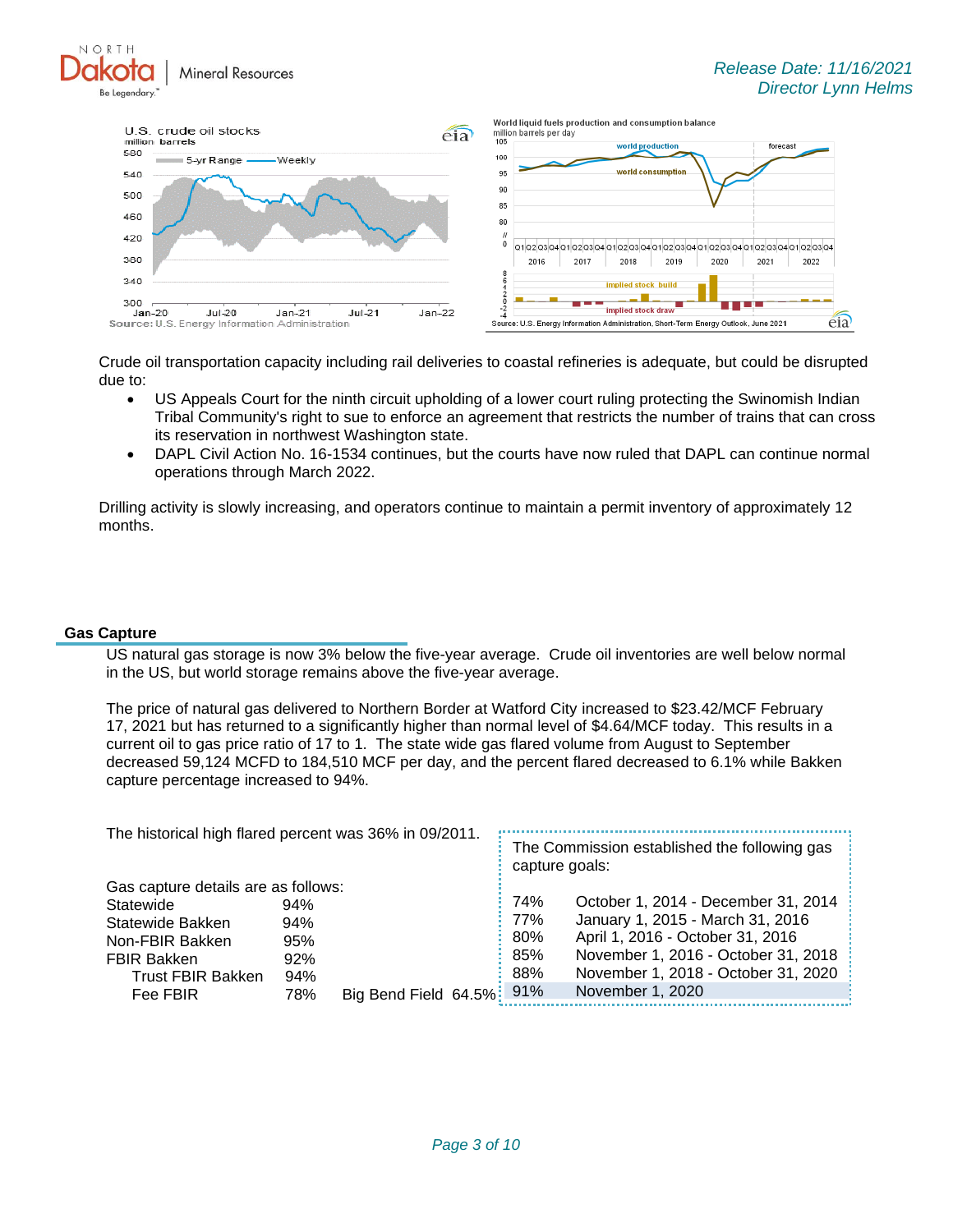## **Seismic**

Seismic activity for oil and gas has stopped.

| <b>Active</b><br><b>Surveys</b> | <b>Recording NDIC Reclamation</b><br><b>Projects</b> | Remediating | Suspended | Permitted<br>(Oil and Gas) | Permitted |
|---------------------------------|------------------------------------------------------|-------------|-----------|----------------------------|-----------|
|                                 |                                                      |             |           |                            |           |

## **Agency Updates**

Sections with updates highlighted in grey.

**BIA** has published a new final rule to update the process for obtaining rights of way on Indian land. The rule was published 11/19/15 and became effective 12/21/15. The final rule can be found at

[https://www.federalregister.gov/articles/2015/11/19/2015-28548/rights-of-way-on-indian-land.](https://gcc02.safelinks.protection.outlook.com/?url=https%3A%2F%2Fwww.federalregister.gov%2Farticles%2F2015%2F11%2F19%2F2015-28548%2Frights-of-way-on-indian-land&data=04%7C01%7Ckahaarsager%40nd.gov%7C995ea90e5c694b6ac80408d9a91646bc%7C2dea0464da514a88bae2b3db94bc0c54%7C0%7C0%7C637726735403497520%7CUnknown%7CTWFpbGZsb3d8eyJWIjoiMC4wLjAwMDAiLCJQIjoiV2luMzIiLCJBTiI6Ik1haWwiLCJXVCI6Mn0%3D%7C3000&sdata=YuGpOCdre3x4fbaGwrHYRI7%2Fjpwi%2FK2b2SoIGfgyO%2BI%3D&reserved=0) On 3/11/16, the Western Energy Alliance filed a complaint and motion for a temporary restraining order and/or a preliminary injunction. On 04/19/16, the US District court for the District of North Dakota issued an order denying the motion for a preliminary injunction. The new valuation requirements were resulting in increased delays so BIA provided a waiver that expires 04/05/2020. On 03/09/2020 the NDIC submitted comments supporting an extension of that waiver through 04/05/2021 to allow infrastructure development to continue while BIA develops and implements the new process. NDIC comments can be found at<http://www.nd.gov/ndic/ic-press/Sweeney%20letter%20200309.pdf>

**BLM on 1/20/21 DOI issued order 3395** implementing a 60-day suspension of Federal Register publications; issuing, revising, or amending Resource Management Plans; granting rights of way and easements; approving or amending plans of operation; appointing, hiring or promoting personnel; leasing; and permits to drill. On 1/27/21 President Biden issued an executive order that mandates a "pause" on new oil and gas leasing on federal lands, onshore and offshore, "to the extent consistent with applicable law," while a comprehensive review of oil and gas permitting and leasing is conducted by the Interior Department. There is no time limit on the review, which means the president's moratorium on new leasing is indefinite. The order does not restrict energy activities on lands the government holds in trust for Native American tribes.

- **What is the percentage of federal lands in ND?**
	- $\circ$  Mineral ownership in ND is 85% private, 9% federal (4% Indian lands and 5% federal public lands), and 6% state. 66% of ND spacing units contain no federal public or Indian minerals, 24% contain federal public minerals, 9% contain Indian minerals,1% contain both.
- **How many potential wells could be delayed or not drilled by a Biden administration ban on drilling permits and hydraulic fracturing on federal lands?**
	- $\circ$  A spatial query found 3,443 undrilled wells in spacing units that would penetrate federal minerals, 2,902 undrilled wells in spacing units would penetrate BIA Trust minerals (700 tribal minerals and 2,202 allotted minerals), and the total number of wells potentially impacted is 6,345. The minimum number of future Bakken wells is 24,000 so the 3,443 wells on federal public lands = 14%, and the 2,902 wells on trust  $lands = 12\%$ .
- **What is the potential federal royalty loss from a Biden administration ban on drilling permits and hydraulic fracturing on federal lands?**
	- A recent study from University of Wyoming estimated the ND loss as follows: 2021-2025 \$76 million, 2026-2030 \$113 million, 2031-2035 \$160 million, and 2036-2040 \$221 million for a total of \$570 million over 15 years. Please note that 50% of the royalties on federal public lands go to the state and 50% of the state share goes to the county where the oil was produced.

The U.S. Interior Department launched its review of the federal oil and gas leasing program on 3/25/21, a key step that will determine whether the Biden administration will permanently halt new leases on federal land and water. The review kicked off with a public forum on oil and gas leasing on federal land and water, with participants representing industry, environmental conservation and justice groups, labor and others, and commence an online comment period. This input will inform an interim report to be released in early summer outlining next steps and recommendations on the future of the program and what can be done to reform how leases are managed and how much revenue should go to taxpayers and other issues.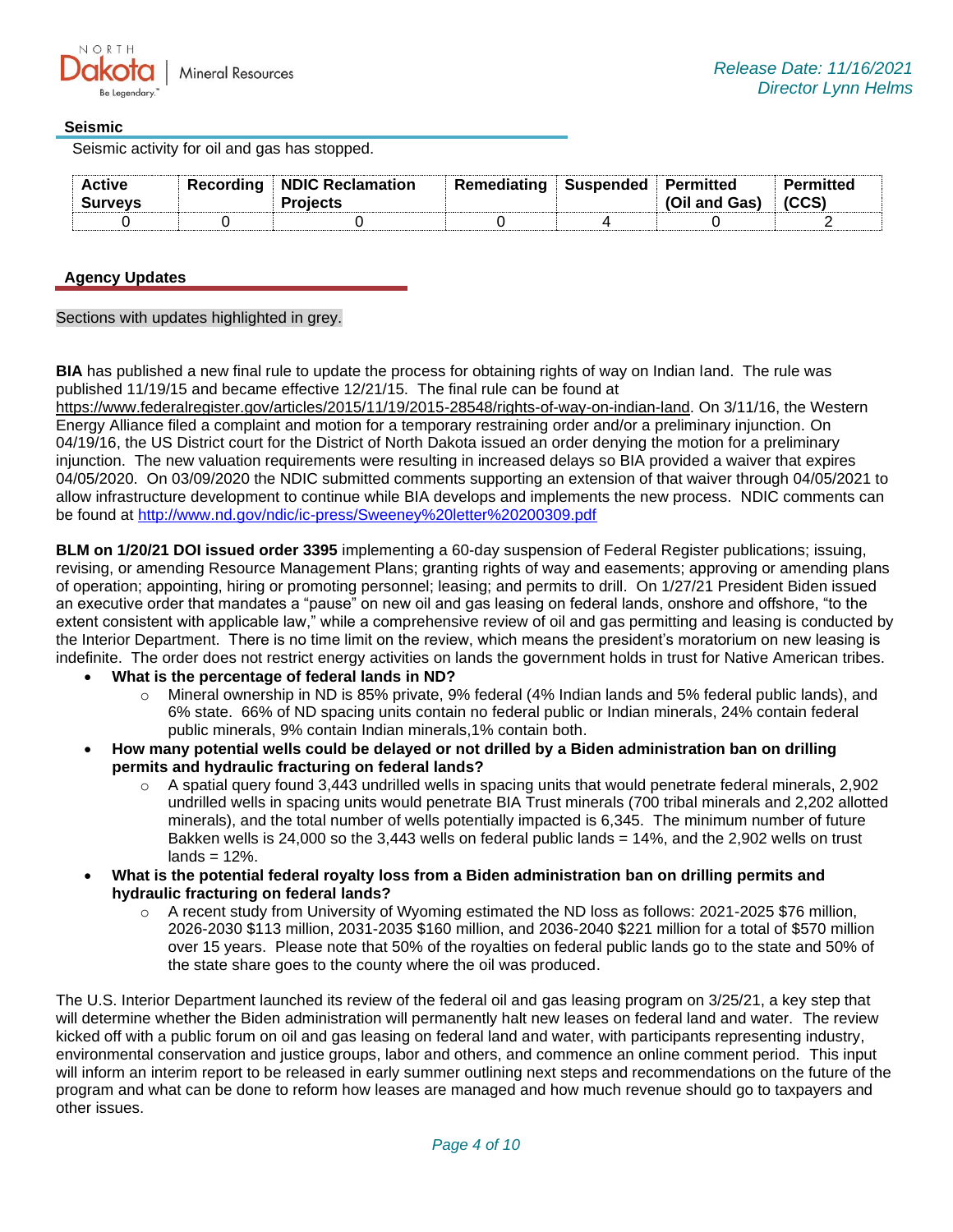

On 7/7/21 North Dakota sued the Department of Interior (DOI), Secretary of Interior Debra Haaland, Bureau of Land Management (BLM), Director of the BLM Nada Culver, and Director of the Montana-Dakotas BLM John Mehlhoff in US District Court for the District of North Dakota. The lawsuit requests the court:

- Compel the Federal Defendants to hold quarterly lease sales.
- Prohibit the Federal Defendants from cancelling quarterly lease sales.
- Enjoin the Secretary implementing a moratorium on federal lease sales.
- Declare that Federal Defendants are in violation of MLA, FLPMA, NEPA, and APA.
- Grant other relief sought and as the court deems proper to remedy the violations.

There are 811 tracts nominated for pending lease sales in ND:

- 566 are pending NEPA or surface manager concurrence
- 236 are fully evaluated, and waiting for scheduled auction value to ND 1,011 wells and \$4.8 billion (GPT, OET, NDTL royalties, federal royalties, sales tax and income tax)
- 9 are planned for auction Q1 and Q2 2021 6 for March and 3 for June value to ND 20 wells and \$82.3 million (GPT, OET, NDTL royalties, federal royalties, sales tax and income tax)
- It is too late to notice and hold Q3 sale 2 more tracts impacted value to ND 23 wells and \$157.6 million (GPT, OET, NDTL royalties, federal royalties, sales tax and income tax)

#### **BLM published a new final rule 43 CFR Parts 3100, 3160 and 3170 to update and replace its regulations on venting and flaring of natural gas** effective 1/17/16. The final rule can be viewed online at

[https://www.blm.gov/programs/energy-and-minerals/oil-and-gas/operations-and-production/methane-and-waste](https://gcc02.safelinks.protection.outlook.com/?url=https%3A%2F%2Fwww.blm.gov%2Fprograms%2Fenergy-and-minerals%2Foil-and-gas%2Foperations-and-production%2Fmethane-and-waste-prevention-rule&data=04%7C01%7Ckahaarsager%40nd.gov%7C995ea90e5c694b6ac80408d9a91646bc%7C2dea0464da514a88bae2b3db94bc0c54%7C0%7C0%7C637726735403497520%7CUnknown%7CTWFpbGZsb3d8eyJWIjoiMC4wLjAwMDAiLCJQIjoiV2luMzIiLCJBTiI6Ik1haWwiLCJXVCI6Mn0%3D%7C3000&sdata=LOL45xLpLFRBry%2F7ra98F6A%2BFisP9NL67Gb3t2dpjto%3D&reserved=0)[prevention-rule.](https://gcc02.safelinks.protection.outlook.com/?url=https%3A%2F%2Fwww.blm.gov%2Fprograms%2Fenergy-and-minerals%2Foil-and-gas%2Foperations-and-production%2Fmethane-and-waste-prevention-rule&data=04%7C01%7Ckahaarsager%40nd.gov%7C995ea90e5c694b6ac80408d9a91646bc%7C2dea0464da514a88bae2b3db94bc0c54%7C0%7C0%7C637726735403497520%7CUnknown%7CTWFpbGZsb3d8eyJWIjoiMC4wLjAwMDAiLCJQIjoiV2luMzIiLCJBTiI6Ik1haWwiLCJXVCI6Mn0%3D%7C3000&sdata=LOL45xLpLFRBry%2F7ra98F6A%2BFisP9NL67Gb3t2dpjto%3D&reserved=0) North Dakota, Wyoming, Montana, Western Energy Alliance, and IPAA filed for a preliminary injunction to prevent the rule going into effect until the case is settled. A hearing in Casper, Wyoming was held 1/6/17. On 1/16/17 the court denied all of the petitioners' motions for preliminary injunctions. **On 2/3/17 the US House of Representatives voted 221-191 to approve a Congressional Review Act resolution against the rule.** On 3/28/17 President Trump issued an executive order which in part directs "The Secretary of the Interior shall review the following final rules, and any rules and guidance issued pursuant to them, for consistency with the policy set forth in section 1 of this order and, if appropriate, shall, as soon as practicable, suspend, revise, or rescind the guidance, or publish for notice and comment proposed rules suspending, revising, or rescinding those rules". This rule is included in the list as item (iv). North Dakota plans to continue active participation in the litigation of this rule until the BLM takes final action eliminating the rule. **On 5/10/17 the Senate voted 51 to 49 against the CRA, allowing the rule to remain in effect.** On 6/27/17 U.S. D. Ct. Judge Skavdahl granted BLM's motion to extend the merits briefing schedule by 90 days, based on BLM's APA 705 stay and BLM's representations regarding its plans to reconsider the VF Rule. Opening briefs were filed 7/3/17. On 7/5/17 California and New Mexico sued BLM in the U.S. District Court for the Northern District of California, seeking a declaratory judgement that BLM's APA 705 stay was illegal and vacating the stay. The relief they request would vacate the stay of the January 2018 compliance et al deadlines, bringing them all back into force. BLM officials encouraged North Dakota to intervene. On 7/12/17 a group of NGOs including the Fort Berthold Protectors of Water and Earth Rights filed a separate suit against the BLM in federal court in the U.S. District Court for the Northern District of California, seeking a declaratory judgement that BLM's APA 705 stay was illegal and vacating the stay. California and New Mexico, along with various environmental groups, have challenged BLM's stay in the Northern District of California, and filed a motion for summary judgment on 7/26/17. On 8/24/17 North Dakota filed a response supporting BLM's motion, a motion to intervene, and a motion to change venue to Wyoming in an attempt to prevent all of the litigation regarding the timing of the Flaring Rule, including the future rulemakings further extending compliance deadlines that BLM has stated that it intends to publish, could end up in front of the magistrate judge in the Northern District of California instead of Judge Skavdahl in Wyoming. On 10/04/17 the federal magistrate judge in the Northern District of California granted the summary judgement motion by California, New Mexico, and several NGOs throwing out BLM's administrative and temporary postponement of several of the future rules compliance dates/obligations. On 10/05/17 the BLM issued a Federal Register Notice for a proposed rule that if finalized will delay certain requirements of the BLM Rule until 1/17/2019. North Dakota submitted comments to (1) support BLM's decision to delay certain compliance requirements and (2) continue to make the record that BLM exceeded its authority to promulgate the rule in the first place with particular emphasis on the specific/unique North Dakota considerations at issue. NDIC comments are available at [http://www.nd.gov/ndic/ic-press/dmr-blm](http://www.nd.gov/ndic/ic-press/dmr-blm-comments17-11.pdf)[comments17-11.pdf.](http://www.nd.gov/ndic/ic-press/dmr-blm-comments17-11.pdf) BLM, the states of CA & NM, and the NGOs supporting the current final rule were granted an extension to file response briefs to December 11<sup>th</sup> in the WY court. On 11/29/17 North Dakota filed a response to industry petitioner's motion for a preliminary injunction supporting a preliminary or permanent injunction. On 12/4/17 USDOJ petitioned the 9<sup>th</sup> US Judicial Circuit Court in San Francisco to review and overturn the Northern District of California court's November decision ordering the US Bureau of Land Management to make oil and gas producers comply with the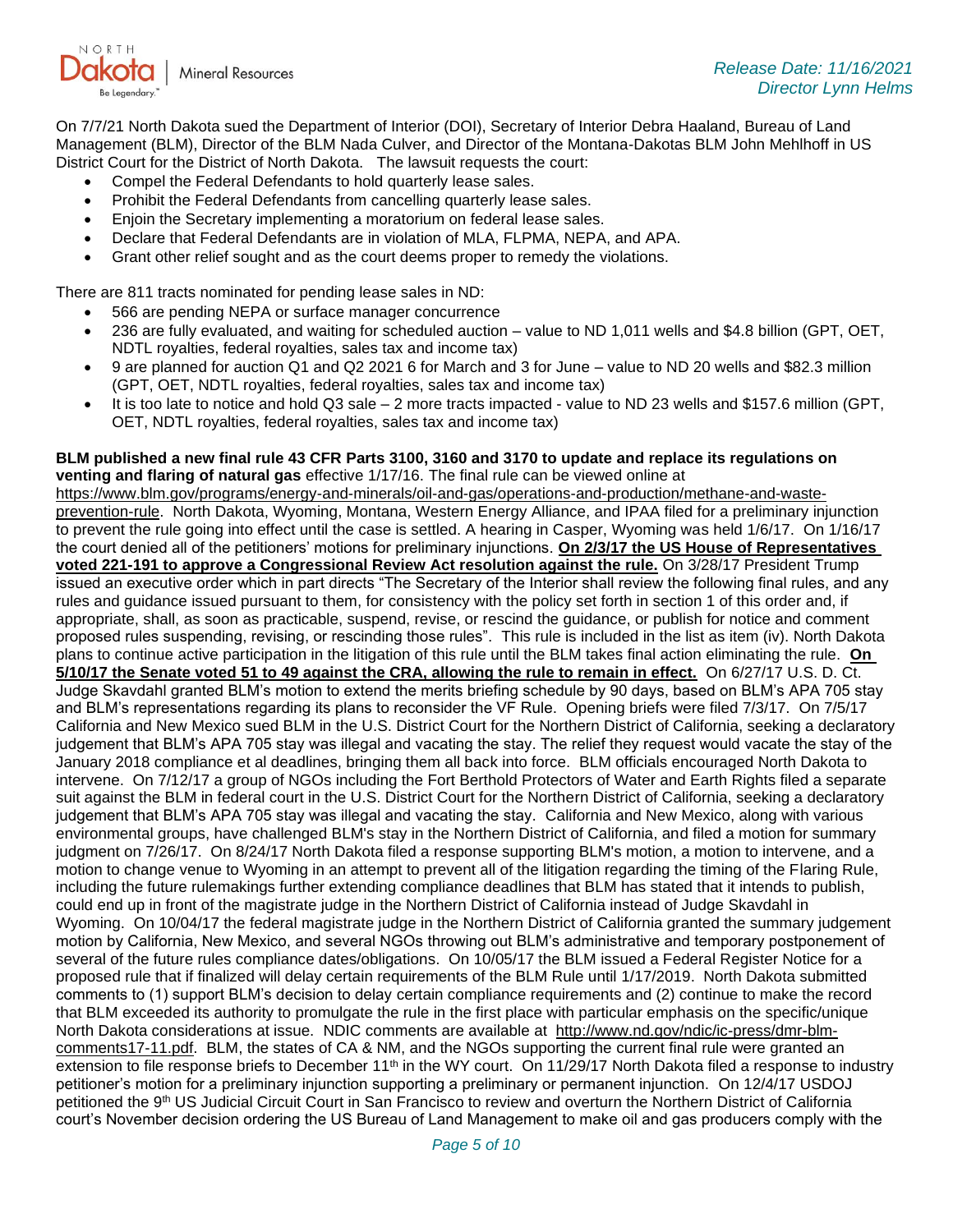

methane emissions requirements while the rules are being reviewed. On 12/7/17 BLM published a rule in the Federal Register delaying the methane regulation until January 2019, saying the previous rule is overly burdensome to industry. Officials said the delay will allow the federal Bureau of Land Management time to review the earlier rule while avoiding tens of millions of dollars in compliance costs to industry that may turn out to be unnecessary. On 12/19/17 BLM was sued by California, New Mexico, and a large group of NGOs in the Northern District of California federal court over the 12/7/17 rule extending certain compliance dates in BLM's 2016 Rule. The complaint requests that BLM's extension rule be set aside and the provisions it relates to reinstated. On 12/26/17 BLM filed a motion seeking to stay the litigation in the U.S. District Court case in WY and to vacate the 1/5/2018 briefing deadline, a motion in which the industry trade associations and Montana and Wyoming joined. North Dakota and Texas filed a short response on 12/27/17 asking the Court to deny the motion or allow until 1/12/18 to fully respond to BLM's holiday week motion. On 12/29/17 the Wyoming district court granted BLM's motion to stay the 2016 Rule challenge litigation. On 2/22/18 BLM published a new rule proposal to revise the 2016 final Waste Prevention Rule (also known as the venting and flaring rule). The proposed rule would eliminate duplicative regulatory requirements and re-establish long-standing requirements that the 2016 final rule sought to replace. The Federal Register notice specifically requested comment on ways that the BLM can reduce the waste of gas by incentivizing the capture, reinjection, or beneficial use of the gas. NDIC comments can be viewed at [http://www.nd.gov/ndic/ic-press/blm%20comments%20180417.pdf.](http://www.nd.gov/ndic/ic-press/blm%20comments%20180417.pdf) On 2/22/18 Judge Orrick in the Northern District of California entered a preliminary injunction against the BLM's "Suspension Rule" which suspended for one year certain compliance deadlines in BLM's Venting and Flaring Rule. Judge Orrick also denied North Dakota's motion to transfer the case to the District of Wyoming where Judge Skavdahl had stayed the original rule on the grounds that parties were protected by the Suspension Rule. The immediate effect of this decision was to reinstate the BLM Venting and Flaring Rule in full, along with compliance deadlines that became effective 1/17/2018, and remove the protections relied upon by Judge Skavdahl the District of Wyoming case. On 3/7/18 U.S. District Court Judge Skavdahl granted the North Dakota/Texas Motion to lift the stay in the challenge to the BLM's Venting & Flaring Rule. The California Court explicitly adopted North Dakota's central position in intervention - stating that "I express no judgment whatsoever in this opinion on the merits of the [V&F] Rule," showing great deference to Judge Skavdahl and the existing case in his Court and rejecting the California, NM, and NGOs request to uphold the V&F Rule. On 4/4/18 U.S. District Judge Skavdahl issued an order granting Wyoming's request for a partial stay of the Rule under Section 705 of the APA. The Court's limited Stay Order provides immediate relief to industry, but the balance of the Rule, including BLM's unlawful exercise of authority over State and private mineral interests through an over-inclusive application of communitization remains. The Court denied the North Dakota/Texas motion to move forward to complete briefing on the merits, and also denied industry's motion for a preliminary injunction. The Court expressed frustration with " the administrative dysfunction" reflected by this case as it ping-pongs between the District Courts of Wyoming and California and BLM's various attempts to delay, rescind or replace the Rule, concluding that "going forward on the merits at this point remains a waste of judicial resources and disregards prudential ripeness concerns." On 4/5/18 15 NGOs filed a Notice of Appeal with the 10th Circuit. California & New Mexico followed suit on 4/5/18 and have now also filed an appeal with the 10th Circuit. On 9/12/18 North Dakota filed a brief in the 10<sup>th</sup> Circuit Court of Appeals urging the Court, if it chooses to reverse the Wyoming district court's Stay Order, to remand the case back to the Wyoming district court with direction to finish this protracted legal process by promptly proceeding to a ruling on the merits. On 9/18/18 BLM issued their final rule revising the Obama-era Waste Prevention Rule, also referred to as the venting and flaring rule. The new rule will better align venting and flaring regulations with President Trump's priorities on energy development, job creation, and reduced compliance costs. These changes will also allow BLM to recognize existing state regulatory efforts and avoid duplicative requirements. In response to comments and after further consideration, the BLM made the following modifications to the proposed rule in this final rule: (1) Clarification that the 24-hour limit on royalty-free flaring during downhole well maintenance and liquids unloading in § 3179.104 applies "per event"; (2) Addition of a standard for "applicable rules, regulations, or orders" of a State regulatory agency or tribe in § 3179.201(a); and (3) Addition of a provision allowing for tribes to seek BLM approval to have tribal rules apply in place of any or all of the provisions of subpart 3179. The revised rule goes into effect on 11/27/18. On 9/28/18 a coalition of 17 conservation and tribal citizen groups filed a lawsuit challenging the decision to revise the Bureau of Land Management's Waste Prevention Rule, stating that the rule violates a number of existing federal policies. The states of New Mexico and California also filed a lawsuit challenging BLM's action. The BLM and NDIC have reached an impasse on negotiations for an agreement to implement section 3179.201, but continue to communicate regarding possible ways to resolve the disagreement. On 08/15/20 the U.S. District Court for the Northern District of California invalidated the 2018 revisions to the 2016 Waste Prevention Rule. This ruling means that the Waste Prevention Rule goes back in effect in 90 days, and the oil and gas industry will have to comply with the Rule's requirements. U.S. District Judge Yvonne Gonzalez Rogers found that the 2018 rescission violated federal law because it ignored the federal government's statutory duty to prevent waste, instead relying almost entirely on "inadequate or nonexistent state regulations". On 08/25/20 the citizen groups and state respondents filed a supplemental response brief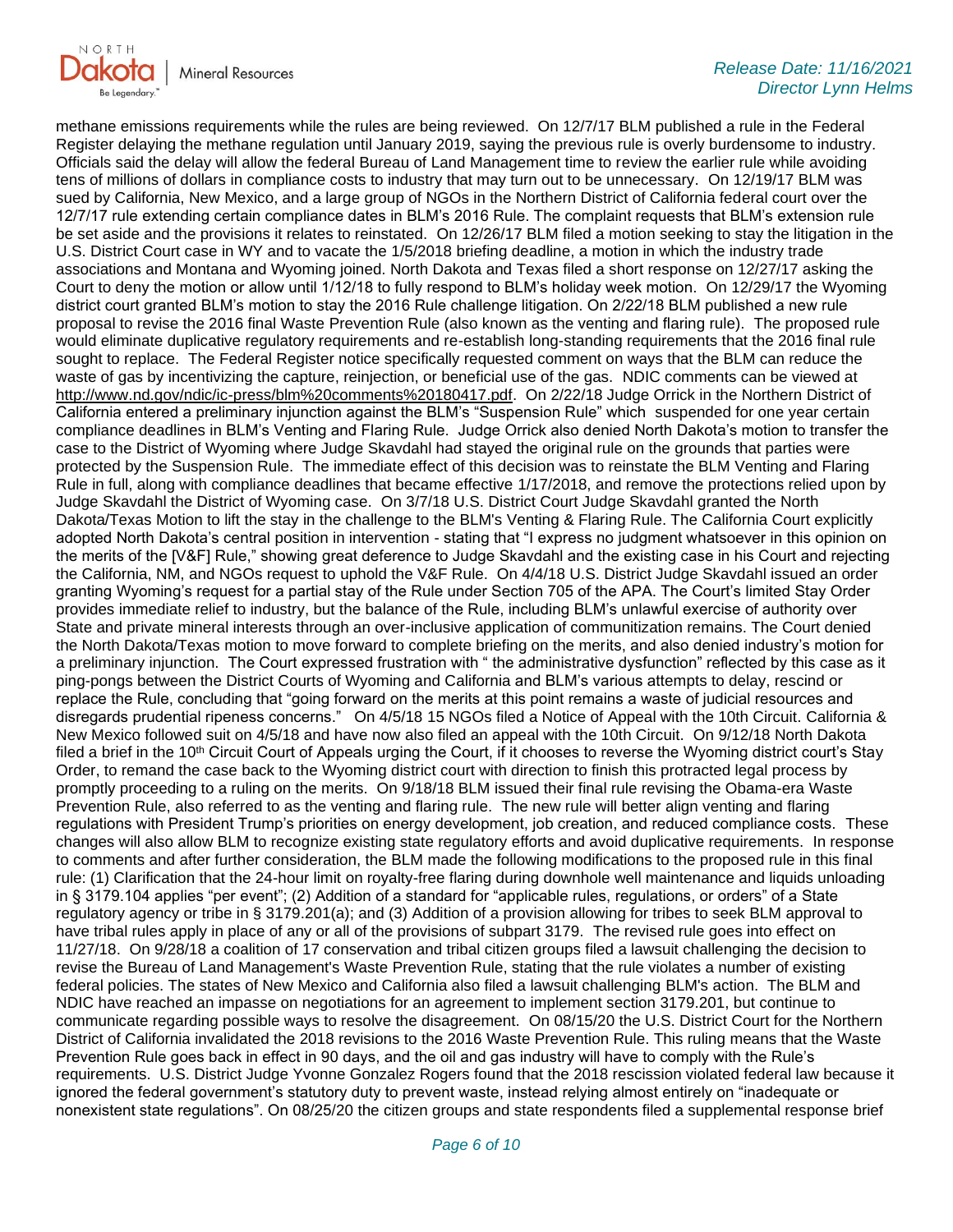

in the US District Court District of Wyoming. On 09/04/20 North Dakota and Texas filed a reply brief of petitionerintervenors in the US District Court District of Wyoming. On 10/8/20 US District Judge Skavdahl issued an opinion agreeing with North Dakota's split estate argument concluding that BLM's right to regulate "waste" from federal interests does not give it the right to impose federal requirements on communitized State and private interests, that the BLM unlawfully stepped over the line into EPA and state Clean Air Act jurisdiction, and rejecting several elements of BLM's cost-benefit analysis, including that BLM cannot justify the rule based primarily on alleged environmental "co-benefits" and that BLM should not have used the so-called "global cost of carbon" in its calculations. He also wrote with some humor, reflecting on the tortured process of setting policy through litigation "So, three and a half years later, after several turns and loopty-loops, it seems the roller coaster has returned to the station, though the Court doubts any of the parties will be exiting the ride just yet, as it is likely this Court's decision will not end this ride but simply serve as a lift hill transporting it to another level." As expected, on 12/21/20, CA and NM appealed Judge Skavdahl's decision to the US Court of Appeals for the 10<sup>th</sup> Circuit.

**BLM** revised final regulations for hydraulic fracturing on federal and Indian lands were published in the CFR on 3/26/15 and they were scheduled to go into effect 6/24/15. North Dakota, Colorado, Utah, Wyoming, Western Energy Alliance, and IPAA filed for a preliminary injunction to prevent the rules going into effect until the case is settled. Following a lengthy hearing in Casper, Wyoming on 6/23/15, the court issued a stay on the rules. On 9/30/15 the court granted a preliminary injunction, preventing the rules from being enforced until litigation on the rule is final. The  $10<sup>th</sup>$  Circuit Court of Appeals issued an order 3/10/16 denying the industry alternative motion for a stay. On 6/21/16 the court found the rule to be unlawful and ordered it set aside. The plaintiffs filed a motion with the US Court of Appeals for the Tenth Circuit to dismiss the appeal of the preliminary injunction. The Department of Justice on behalf of the BLM and the intervening environmental groups filed an appeal of the decision on the rule and oppose the motion to dismiss the appeal of the preliminary injunction. The North Dakota Response Brief to the US Court of Appeals for the Tenth Circuit was filed 9/15/16. NDIC comments on the rule can be found at [http://www.nd.gov/ndic/ic-press/BLM-comments-120625.pdf.](http://www.nd.gov/ndic/ic-press/BLM-comments-120625.pdf) On 3/28/17 President Trump issued an executive order which in part directs "The Secretary of the Interior shall review the following final rules, and any rules and guidance issued pursuant to them, for consistency with the policy set forth in section 1 of this order and, if appropriate, shall, as soon as practicable, suspend, revise, or rescind the guidance, or publish for notice and comment proposed rules suspending, revising, or rescinding those rules". This rule is included in the list as item (i). On 5/4/2017 BLM filed a request asking the court to hold the appeal in abeyance as it will "soon" initiate a rulemaking process to revise or rescind the 2015 Rule, that it had the authority to issue the Rule, but conceding that the Rule does not reflect BLM's current priorities or policies, as reflected in certain recent Presidential Executive Orders. After the BLM submitted its filings the 10th Circuit Court Appeals immediately directed the petitioners (including North Dakota) and the intervenors to file briefs by 6/5/17 to respond to BLM's position. Two amicus groups that submitted merits briefs (the law school professors and former DOI officials) filed supplemental amicus briefs on the questions posed by the Court following the change of Administrations. The Court's Supplemental Order authorized the filing of these additional amicus briefs. Both briefs seek to capitalize on the BLM's continued insistence that it had the authority to issue the Rule (but concede that the 2015 HF Rule does not reflect BLM's current priorities or policies as reflected in certain recent Presidential Executive Orders). The two amicus groups solicit the Court to rule on the merits of the BLM and NGO appeals and to overturn the District Court decision, actually asking the Court to issue an advisory opinion on the BLM's authority. In addition to addressing the NGO arguments, North Dakota will respond to these two briefs in the context that all three parties are asking the Court to do what it is prohibited from doing by Article III of the U.S. Constitution. North Dakota filed a response brief 6/20/17 in support of the BLM action to put the rule in abeyance and take final action vacating the rule. Oral arguments before the 10<sup>th</sup> Circuit took place 7/27/17. A recording of the oral arguments is now available on the home page of the court's website [http://www.ca10.uscourts.gov.](https://gcc02.safelinks.protection.outlook.com/?url=https%3A%2F%2Furldefense.proofpoint.com%2Fv2%2Furl%3Fu%3Dhttp-3A__www.ca10.uscourts.gov%26d%3DDwMGaQ%26c%3D2s2mvbfY0UoSKkl6_Ol9wg%26r%3D-wqsZnBxny594KY8HeElow%26m%3DUl_VtJUX6iW5pvHjCcBxUWtskC0F4Dhry3sPtcEHvCw%26s%3DlaRHiLDv5w8otcQWQjpn82WMieoB2AZ-Q4M1LFQPL5s%26e%3D&data=04%7C01%7Ckahaarsager%40nd.gov%7C995ea90e5c694b6ac80408d9a91646bc%7C2dea0464da514a88bae2b3db94bc0c54%7C0%7C0%7C637726735403507474%7CUnknown%7CTWFpbGZsb3d8eyJWIjoiMC4wLjAwMDAiLCJQIjoiV2luMzIiLCJBTiI6Ik1haWwiLCJXVCI6Mn0%3D%7C3000&sdata=Gwm2A%2FmHkWpF6tO4vkBPxkDOqI0CROymo0TzC7LtU%2BA%3D&reserved=0) NDIC filed comments supporting BLM's rescission of the rule that can be found at [http://www.nd.gov/ndic/ic-press/dmr-blm-comment17-9.pdf.](http://www.nd.gov/ndic/ic-press/dmr-blm-comment17-9.pdf) On 09/21/17 the 10th Circuit issued a split (2-1) decision to dismiss the appeals as prudentially unripe, vacate the district court's judgment invalidating the rule, and remand with instructions to dismiss the underlying action without prejudice. Appellees State of North Dakota, State of Colorado, State of Utah, and State of Wyoming's filed a Petition for Panel Rehearing And/Or Request for En Banc Determination on 11/03/17. On 11/06/17 the court ordered the appellants to file a response to the Petition on or before 11/20/2017. The En Banc rehearing request was denied. The 10<sup>th</sup> circuit court has not yet issued its mandate ending the current round of litigation in the Wyoming District court. The Ute tribe filed a motion on 1/12/18 asking the court to dismiss the appeals as moot based on the publication of the rescission rule and leave the WY court decision to vacate the rule in place. The court ordered the DOJ and BLM to file a response by 1/22/18. On 12/29/17 BLM published a final rule rescinding the 2015 Hydraulic Fracturing rules with 2 exceptions 1) the rule does not restore language requiring pre-approval of non-routine hydraulic fracturing operations and 2) the rule does not rescind changes to 43 CFR 3160 due to other rules published between 3/26/15 and 12/29/17 (electronic filing and venting & flaring rules). On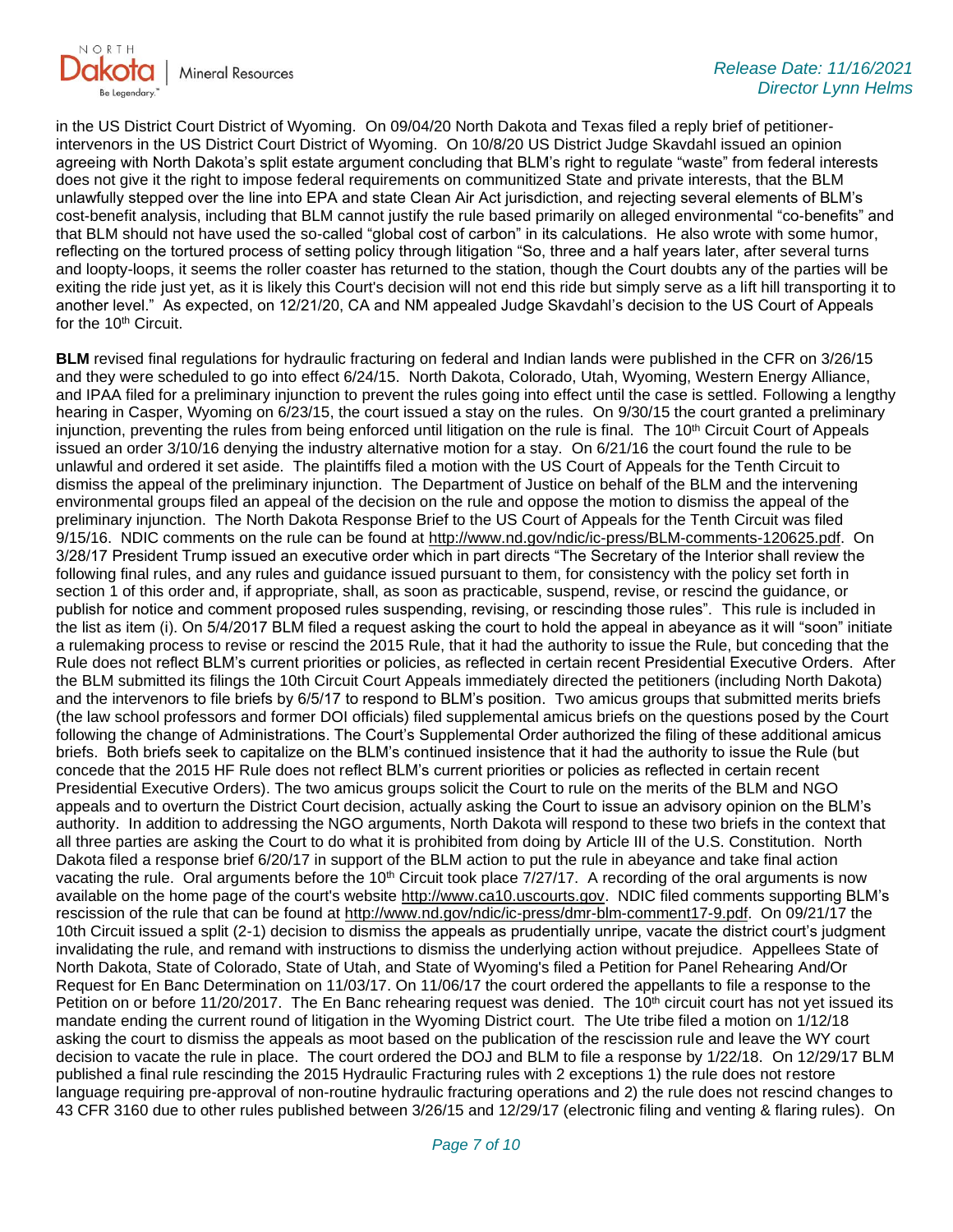

2/7/18 North Dakota filed a reply in support of its motion to dismiss the original rule appeal as moot pursuant to Federal Rule of Appellate Procedure 27(a)(4), and request that the Court should not issue the mandate, nor vacate the District Court's judgment based on two new and important developments: (1) on December 29, 2017, the Bureau of Land Management (BLM) promulgated a final rule rescinding the Hydraulic Fracturing Rule ("HF Rule"), and (2) on 1/24/2018, the Citizen Group Intervenors challenged the repeal of the HF Rule ("HF Repeal Rule") in the U.S. District Court for the Northern District of California.

**CEC** On 02/25/2020 the Council on Environmental Quality published a proposal to modernize its National Environmental Policy Act (NEPA) regulations. On 03/09/2020 the NDIC submitted comments in support of the CEQ proposal. NDIC comments can be found at [http://www.nd.gov/ndic/ic-press/Council%20of%20Environmental%20Quality%20200309.pdf.](http://www.nd.gov/ndic/ic-press/Council%20of%20Environmental%20Quality%20200309.pdf) On July 15, 2020 the Trump administration issued an executive order to reduce the types and number of projects that will be subject to review under the NEPA, shorten the timeline for reviews, and drop a requirement that agencies consider the cumulative environmental effects of projects, such as their contribution to climate change. On 7/29/20 a coalition of 20 environmental justice, outdoor recreation and conservation groups — led by the Western Environmental Law Center (WELC) and Earthjustice — filed a lawsuit over CEQ's regulations in the U.S. District Court for the District of Northern California.

**CONGRESS** on 3/1/21 Democratic members of the United States House of Representatives Committee on Energy and Commerce filed the "Climate Leadership and Environmental Action for our Nation's Future Act" also known as the "CLEAN Future" Act to "address the climate crisis". The CLEAN Future Act would amend and require the new regulations under Clean Air Act (CAA), Safe Drinking Water Act (SDWA), Solid Waste Disposal Act (SWDA), Comprehensive Environmental Response, Compensation and Liability Act (CERCLA) of 1980, National Environmental Policies Act (NEPA) of 1969, Emergency Planning and Community Right-to-Know (EPCRA) Act of 1986, Energy Policy Act of 2005 (EPAct), Natural Gas Act , Federal Power Act, Public Utility Regulatory Policies Act of 1978, National Security Act of 1947, and the Securities Exchange Act of 193. The CLEAN Future Act would impose redundant regulations and net sequestration requirements on Enhanced Oil Recovery injection wells, reduce hydraulic fracturing by requiring expensive and redundant monitoring and testing as well as a new Environmental protection Agency database, repeal the exemption for aggregation of emissions for oil and gas sources under the Clean Air Act, which would force states to limit production to ensure attainment, label methane a "super pollutant" and require the Environmental Protection Agency to adopt regulations to reduce methane emissions and impose federal flaring controls to reduce routine flaring to 100% below 2017 levels by 2028, repeal the Oil and Gas E&P exemption under federal hazardous waste regulations and require EPA to promulgate regulations for hazardous oil and gas waste, including requirements for groundwater monitoring, siting, corrective action, and financial assurance, implement carbon fees, implement new Securities and Exchange Commission requirements for climate disclosures and for oil and gas reserves reporting.

**CONGRESS** on 4/13/21 Senators Cramer and Lujan filed the Revive Economic Growth and Reclaim Orphaned Wells Act – "REGROW Act" Providing states, tribes, and federal agencies \$4.275 billion for orphaned well cleanup on state and private lands; \$400 million for orphaned well cleanup on public and tribal lands; \$32 million for related research, development, and implementation to properly clean up and retire abandoned oil and gas wells which currently do not have a party responsible for them. A modified version of the "REGROW Act" is incorporated in H.R.3684 - Infrastructure Investment and Jobs Act. Effective date of the bill is 11/15/21. Deadline for North Dakota to apply is 12/29/21.

**EPA** On 08/21/2018 the U.S. Environmental Protection Agency (EPA) proposed a new rule to reduce greenhouse gas (GHG) emissions from existing coal-fired electric utility generating units and power plants across the country. This proposal, entitled the Affordable Clean Energy (ACE) Rule, establishes emission guidelines for states to use when developing plans to limit GHGs at their power plants. The ACE Rule replaced the prior administration's Clean Power Plan (CPP) and instead empowers states, promotes energy independence, and facilitates economic growth and job creation. Pursuant to President Trump's Executive Order 13873, which directed Federal agencies to review burdensome regulations, the EPA undertook a review of the CPP. Many believed the CPP exceeded EPA's authority under the Clean Air Act, which is why 27 states, 24 trade associations, 37 rural electric co-ops, and three labor unions challenged the rule. The Supreme Court issued an unprecedented stay of the rule. The proposal was published in the Federal Register on 8/31/18 and EPA took comment on the proposal for 60 days and held a public hearing. More information is available at [https://www.epa.gov/stationary-sources-air-pollution/proposal-affordable-clean-energy-ace-rule.](https://gcc02.safelinks.protection.outlook.com/?url=https%3A%2F%2Fwww.epa.gov%2Fstationary-sources-air-pollution%2Fproposal-affordable-clean-energy-ace-rule&data=04%7C01%7Ckahaarsager%40nd.gov%7C995ea90e5c694b6ac80408d9a91646bc%7C2dea0464da514a88bae2b3db94bc0c54%7C0%7C0%7C637726735403517428%7CUnknown%7CTWFpbGZsb3d8eyJWIjoiMC4wLjAwMDAiLCJQIjoiV2luMzIiLCJBTiI6Ik1haWwiLCJXVCI6Mn0%3D%7C3000&sdata=Ww%2FkNXuzKivRvpS7kM8Md2h64xQmyRWkatMZuKf71DA%3D&reserved=0) On July 8, 2019, EPA issued the final Affordable Clean Energy rule (ACE) and repealed the Clean Power Plan. On the same day the American Lung Association and the American Public Health Association filed a challenge to the rules in the U.S. Court of Appeals for the District of Columbia. Since then, 22 states, the District of Columbia and six municipalities led by the state of New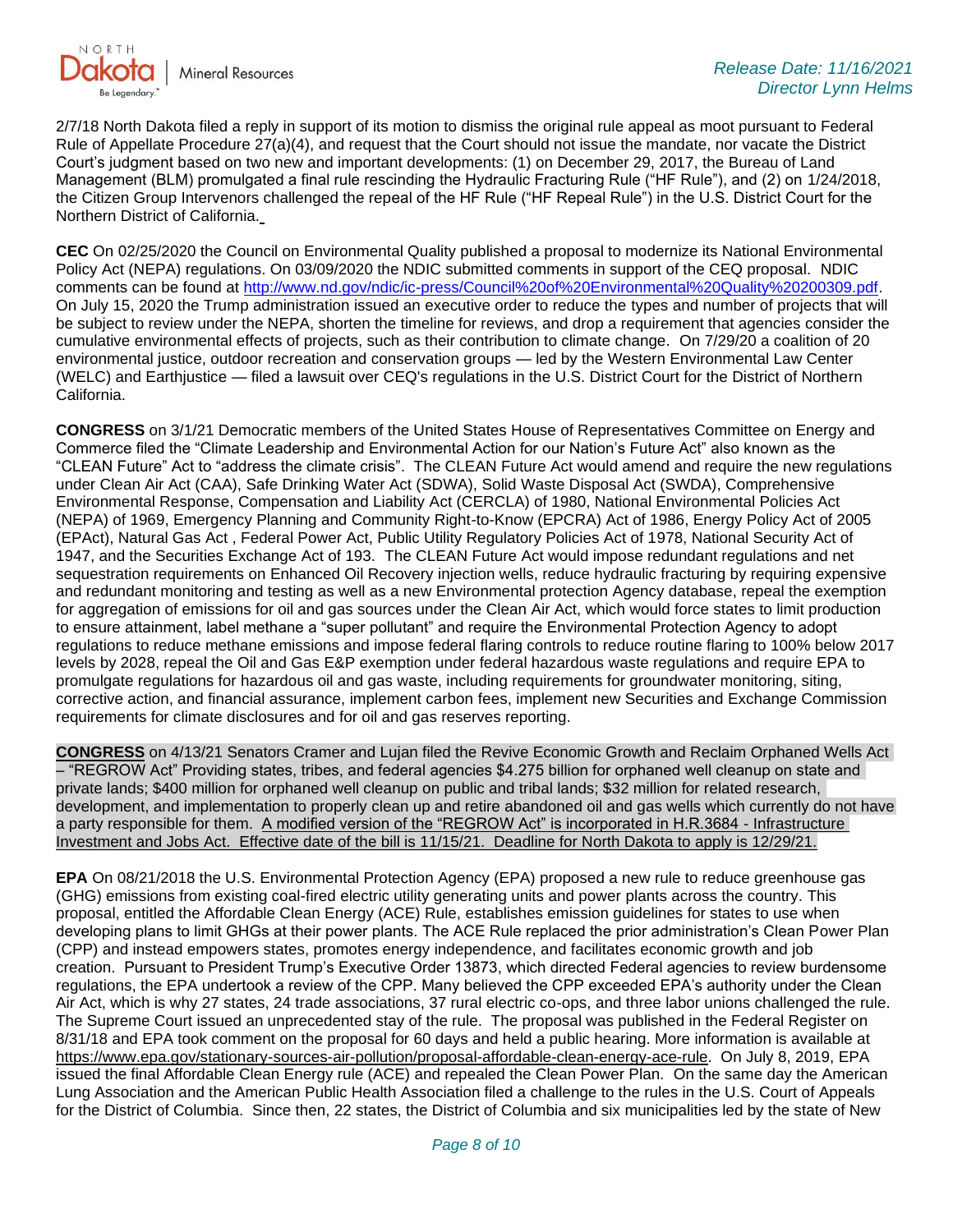

York lodged a challenge to the rules in the D.C. Circuit, followed closely by a third challenge brought by environmental groups. Numerous industry groups and power providers are seeking to intervene in the litigation in support of the ACE rule. The EPA has asked the court to expedite review of the challenges in the hope of achieving a resolution in the D.C. Circuit by summer of 2020.

**EPA** On 6/3/16 the final rule proposing a suite of changes to Clean Air Act permitting requirements for new and modified emissions sources in the oil and natural gas industry was published in the Federal Register. On 6/29/16 the NDIC decided to file a Petition for Review with the US Appeals Court for the District of Columbia to defend the state's sovereign jurisdiction over oil and gas regulation. Thirteen other states have joined this effort. North Dakota declined the standard offer to explore settlement through the court's mediation program.

The proposed actions and NDIC comments are as follows:

- Proposed New Source Performance Standards Docket ID number EPA-HQ-OAR-2010-0505. NDIC comments can be found at<http://www.nd.gov/ndic/ic-press/EPA-HQ-OAR-2010-0505.pdf>
- Draft Control Techniques Guidelines Docket ID number: EPA-HQ-OAR-2015-0216. NDIC comments can be found at<http://www.nd.gov/ndic/ic-press/EPA-HQ-OAR-2015-0216.pdf>
- Proposed Source Determination Rule Docket ID number: EPA-HQ-OAR-2013-0685. NDIC comments can be found at<http://www.nd.gov/ndic/ic-press/EPA-HQ-OAR-2013-0685.pdf>
- Proposed Federal Implementation Plan for Implementing Minor New Source Review Permitting in Indian Country – Docket ID number: EPA-HQ-OAR-2014-0606. NDIC comments are at [http://www.nd.gov/ndic/ic-press/EPA-](http://www.nd.gov/ndic/ic-press/EPA-HQ-OAR-2014-0606.pdf)[HQ-OAR-2014-0606.pdf.](http://www.nd.gov/ndic/ic-press/EPA-HQ-OAR-2014-0606.pdf)

North Dakota et al. and EPA have filed motions to govern further proceedings and briefing schedules. On 3/28/17 President Trump issued an executive order which in part directs "The Administrator shall review the final rule entitled "Oil and Natural Gas Sector: Emission Standards for New, Reconstructed, and Modified Sources," 81 Fed. Reg. 35824 (November 3, 2016), and any rules and guidance issued pursuant to it, for consistency with the policy set forth in section 1 of this order and, if appropriate, shall, as soon as practicable, suspend, revise, or rescind the guidance, or publish for notice and comment proposed rules suspending, revising, or rescinding those rules." On 4/7/17 EPA filed a motion to hold the cases in abeyance. On 6/8/17 the NGO environmental groups challenged EPA's November 5th decision to issue a 90 day stay of the Rule's upcoming implementation dates. The NGOs argue that EPA's justifications for its stay (onerous implementation costs and excessive state administrative burdens) of the Rule were already raised and rejected by EPA during EPA's original rulemaking and that the requirements of a "judicial stay" are not met. The NGO's action is a new case, filed in the D.C. Circuit. They have also filed an emergency motion asking the Court to immediately vacate EPA's decision. On November 3 the DC Circuit court issued a 2:1 decision granting the NGO petition and vacating EPA's 90 day stay of the rule. North Dakota filed an amicus brief in support of the EPA stay. On 7/13/17 the same DC Circuit court granted an EPA motion to recall the mandate and granting 14 days for then EPA to seek reconsideration or review by the full court. API and WVA along with other states filed petitions for rehearing en banc, but on 8/10/17 the entire DC Circuit issued an order denying the API and WVa et al States petitions. EPA now proposes a 2-year stay of certain provision in the oil and gas NSPS. North Dakota filed comments on 8/9/17 in support of the proposed 2-year stay. On 11/8/17 EPA published a Federal Register notice request for supplemental comments relating to the current Administration's efforts to change course on the oil and gas sector methane regulations put in place by the Obama Administration. North Dakota did not submit additional comment to EPA because the North Dakota comments submitted on 8/9/17 correctly advocate that EPA's rationale for the two year stay also justifies outright repeal of the original Rule, so it justifies a two year stay. On 9/11/18 EPA proposed targeted improvements to the 2016 New Source Performance Standards for the oil and gas industry that streamline implementation, reduce duplicative EPA and state requirements, and significantly decrease unnecessary burdens on domestic energy producers. This oil and gas targeted improvements package is expected to save up to approximately \$484 million in regulatory costs from 2019 – 2025 or \$75 million annually. NDIC comments can be found at [http://www.nd.gov/ndic/ic-press/EPA-HQ-OAR-2017-0757.pdf.](http://www.nd.gov/ndic/ic-press/EPA-HQ-OAR-2017-0757.pdf) On 9/14/20 EPA's final Methane Rule was officially published in the Federal Register, making the rollback effective. On the very same day, a group of states filed a new lawsuit in the D.C. Circuit asking the court to review EPA's new methane regulations. A number of environmental groups followed suit the next day, asking the court to put an emergency halt to the rule. On 9/17/20 the D.C. Circuit issued an administrative stay, which temporarily freezes the EPA's rollback from taking effect while the court considers a long-term suspension of the rule. The court's order states that the administrative stay "should not be construed in any way as a ruling on the merits." On 10/14/20 North Dakota moved to intervene and on 1/22/21 filed a brief in support of the 2020 rule and requesting dismissal of petitioner's claims.

5/14/21 EPA is taking the first step to develop a proposed rule to reduce methane and other harmful pollutants from new and existing sources in the oil and natural gas industry. Today's actions are in response to President Biden's Executive Order 13990. "As we move forward to reduce pollution from oil and gas operations, it is vitally important to hear from all